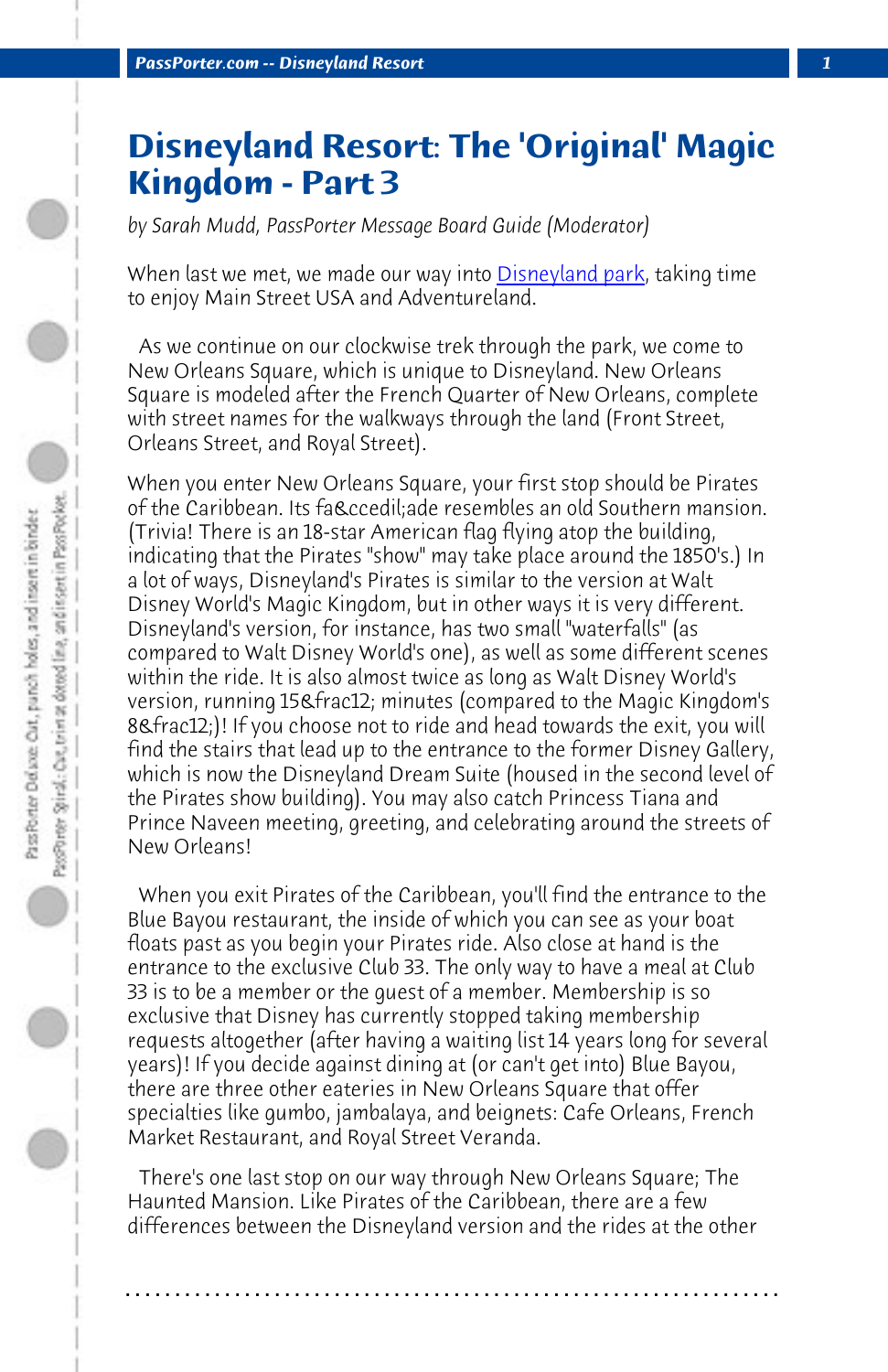Disney parks, inncluding the building faç ades, some of the scenes, and the way in which the stretching room stretches. The biggest difference is that, unlike the Magic Kingdom's version, the Haunted Mansion at Disneyland becomes Haunted Mansion Holiday between late September and early January. Haunted Mansion Holiday completely transforms the attraction, with a spooky yet fun Nightmare Before Christmas theme. The "overlaid" attraction has proven so popular in the 10 years since it opened that Disneyland normally has to activate the Haunted Mansion FastPASS machines, which are mostly inactive the rest of the year!

 Moving on from New Orleans Square, we come into Critter Country, which was, once upon a time, home to the Country Bear Jamboree. In fact, up until Splash Mountain was opened in 1989, that's the only attraction (besides Davy Crockett's Explorer Canoes) that was there. Sadly, the Country Bears went into retirement in 2001 and The Many Adventures of Winnie the Pooh moved into the old Country Bear Playhouse in 2003. (Trivia! See if you can find the old mounted heads of Max the Deer, Buff the Buffalo, and Melvin the Moose while riding The Many Adventures of Winnie the Pooh!) Winnie the Pooh is another attraction that has several differences from its Walt Disney World counterpart. Some of the Disneyland version's scenes are in a different order, some are a little shorter, and the ending scene is quite different from Walt Disney World's. Speaking of Bears, though, if you get hungry from the hard work of paddling your Davy Crockett Explorer Canoe, plunging down Splash Mountain, and floating through Pooh's dream sequence, you can grab a bite to eat at the Hungry Bear Restaurant on your way towards our next stop, Frontierland.

 As you make your way into Frontierland, you might see the beautiful Sailing Ship Columbia. She only sails on weekends for much of the year, and daily only during "select" seasons. When she is not sailing passengers around the Rivers of America, she is anchored near Critter Country. Also on the Rivers of America is the Mark Twain Riverboat, which sails daily around the Pirate's Lair on Tom Sawyer Island. Pirate's Lair was opened on Tom Sawyer Island in conjunction with the opening of the film Pirates of the Caribbean: At World's End in 2007. For the most part, the Tom Sawyer theme of the Island is gone and has been replaced with many references to the Pirates of the Caribbean movie series: Dead Man's Grotto, which houses the Chest of Davy Jones; several gags featuring the movie characters Pintel and Ragetti; and Davy Jones' voice warning you about the perils of entering the Shipwreck and alluding to the Kraken. The only attraction on the Island leftover from the original Tom Sawyer theme that is open to the public is Tom and Huck's Treehouse.

**. . . . . . . . . . . . . . . . . . . . . . . . . . . . . . . . . . . . . . . . . . . . . . . . . . . . . . . . . . . . . . . . . .**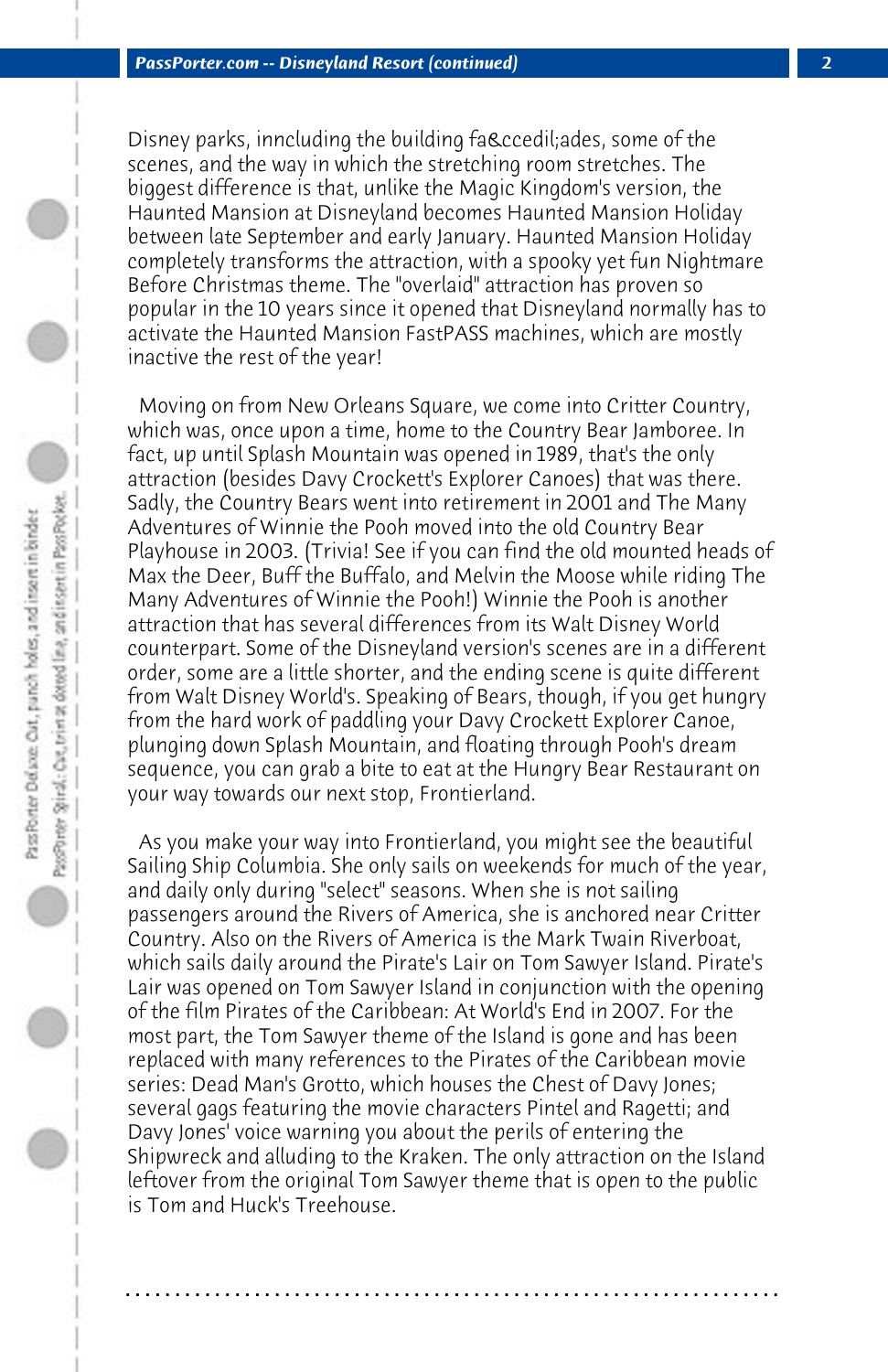*PassPorter.com -- Disneyland Resort (continued) 3*

 Tom Sawyer Island is also the stage for Disneyland's version of Fantasmic! There are a few differences in Disneyland's version of the show such as the use of the Sailing Ship Columbia (Peter Pan and Captain Hook fight on the ship), a Pink Elephants On Parade (from Dumbo) segment and a slightly different Villains segment. If I had to choose between the two shows, I would pick Disneyland's "Fantasmic!" every time!

 On the east side of Frontierland looms Big Thunder Mountain. The Magic Kingdom version of Big Thunder Mountain Railroad is almost an exact copy of the Disneyland version. The main differences being the loading areas (Disneyland's is an outdoor loading area), the name of the fictional town the ride is based around (Disneyland's "Big Thunder" vs. Magic Kingdom's "Tumbleweed") ,and the track layout, as Magic Kingdom's track, while the same main layout, is reversed in direction. After your wild ride through the wilderness of Big Thunder, head into Big Thunder Ranch and visit some of the live frontier farm animals! There is a petting zoo where you'll find quite a few goats, sheep, cows, and even a couple of turkeys who received Presidential pardons in honor of Thanksgiving 2008! Around Halloween time, the Ranch is transformed into Woody's Halloween Roundup, and at Christmas time, Santa's Reindeer Roundup. If you happen to get hungry, make a rese[rvation for the Big](http://www.earstoyoutravel.com/) Thunder Ranch BBQ, where you can feast on a delicious all-you-care-to-eat menu of chicken, ribs, smoked sausage, cornbread, and coleslaw.

 If all-you-care-to-eat isn't your style, there are a few counter service eateries to choose from in Frontierland: The Golden Horseshoe, where you can munch on chicken, fish, and mozzarella strips while watching Billy Hill & The Hillbillies entertain the crowds; Stage Door Cafe (the same chicken, fish and mozzarella without the entertainment), Rancho del Zocalo (tasty Mexican dishes) and River Belle Terrace, offering big salads and carved-to-order sandwiches.

 I'm going to take a little break and head over to the Frontierland Shootin' Exposition. When I return in the next installment, we'll start making our way into the east side of Disneyland park!

*About The Author: Sarah is a busy stay-at-home mom, Travel Consultant with* Ears to You Travel, PassPorter Message Board Guide and Navy wife whose family is currently stationed in Washington state. She has made many trips to both Walt Disney World and Disneyland. Her family is excited to be heading to Disneyland (her husband and 2-year-old son $\&\#39$ ; first trip) in August 2011!

**. . . . . . . . . . . . . . . . . . . . . . . . . . . . . . . . . . . . . . . . . . . . . . . . . . . . . . . . . . . . . . . . . .**